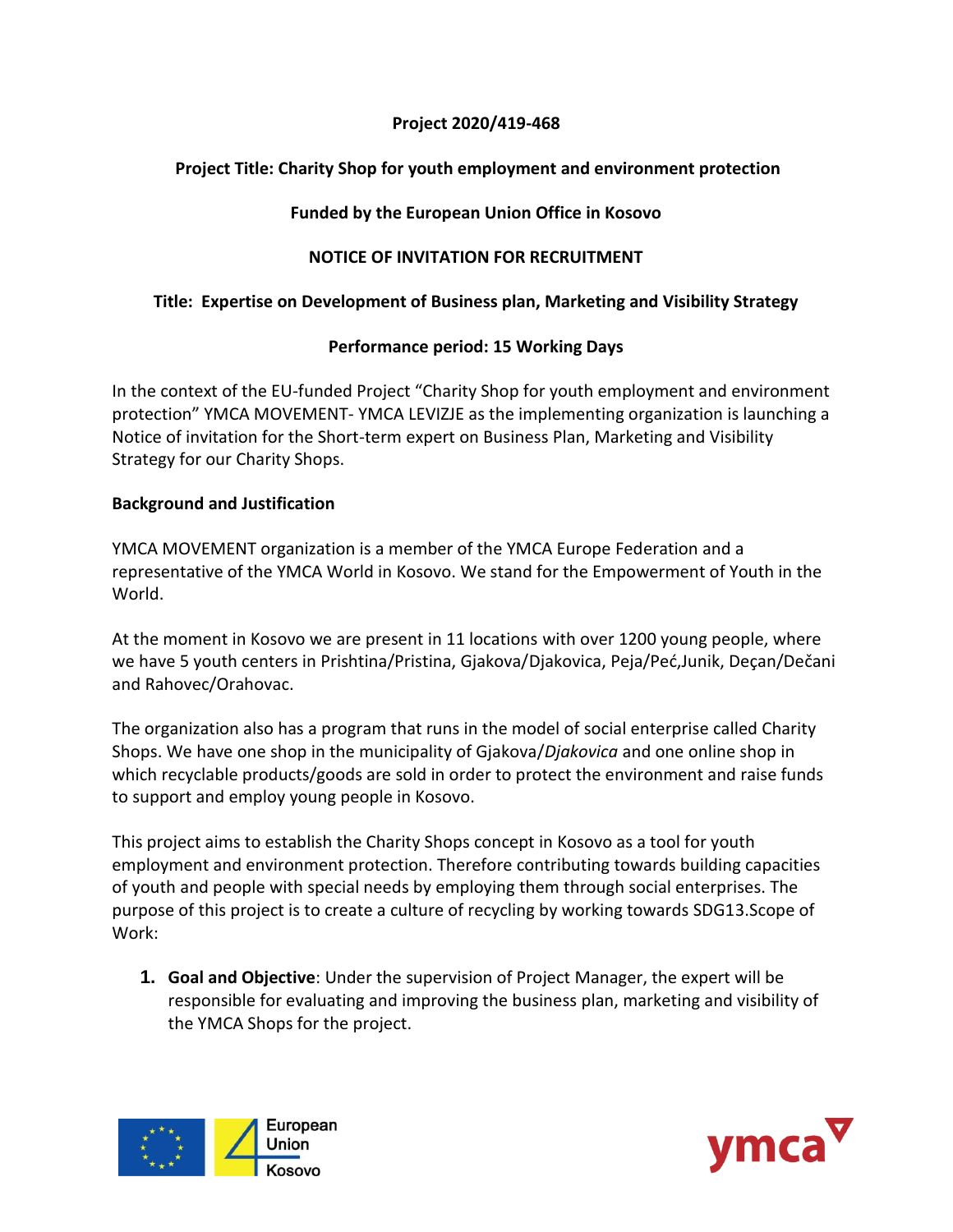- **2. Provide details/reference to areas covered:** This call covers evaluating and improving the business plan of the YMCA Shops, design Marketing and Visibility Strategy in order to help to make this project sustainable.
- **3. Activities and Tasks:**
	- Evaluate and Improve the business plan of the YMCA Shops;
	- Design Marketing and Visibility Strategy;
- **4. Work Relationships:** The designer will report to the Project Manager.
- **5. Outputs and Deliverables:**
	- Business Plan for two YMCA Shops;
	- Marketing and Visibility Strategy of the YMCA Shops;

# **The expert is expected to have:**

- Excellent knowledge of the socio-economic sector in Kosovo,
- Good understanding of Circular Economy,
- Knowledge of gender equality and gender mainstreaming,
- Excellent communication and analytical skills,
- Be proficient in report drafting,
- Excellent written and spoken Albanian and English,

# **Qualifications and skills**

- At least a bachelor degree in, Economy, Business Administration, or associated fields;
- A Master and/or PhD in any of the fields above is considered as an advantage.

# **General professional experience**

 At least 3 years of professional experience in the field of Economic Development and/or Private Sector Development,

# **Specific professional experience**

- Experience in at least 1 project/assignment in assisting private sector clients with developing business plans or providing business consultancy;
- Good understanding of budget planning, budget forecasting, and budget analysis;